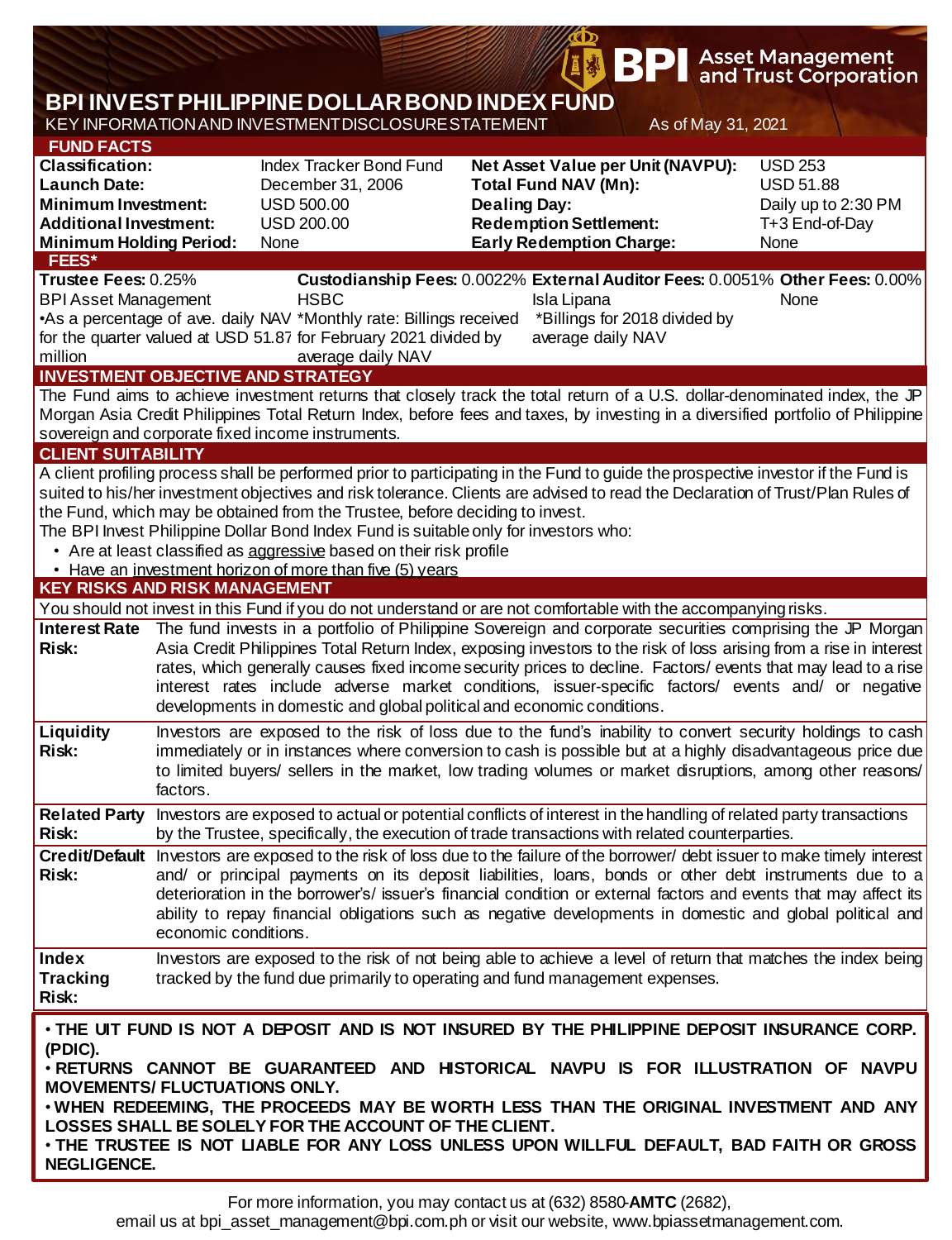## **FUND PERFORMANCE AND STATISTICS AS OF APRIL 30, 2021**

(Purely for reference purposes and is not a guarantee of future results)



**Fund 0.50 1.08 -0.86 4.13 22.84 153.00 Benchmark** 0.60 1.25 -0.51 4.81 24.57 168.28

\*Benchmark is the JP Morgan Asia Credit Philippines Total Return

May-15 May-16 May-17 May-18 May-19 May-20 May-21

**Fund 4.13 5.61 7.10 4.94 4.04 6.65 Benchmark** 4.81 6.13 7.60 5.34 4.44 7.08

**Fund -1.17 6.87 13.27 -0.73 5.85 41.36 Benchmark** -0.98 7.30 13.95 -0.61 6.36 45.61

**1 mo 3 mo 6 mo 1YR 3YRS S.I.<sup>2</sup>**

**1YR 2YRS 3YRS 4YRS 5YRS S.I.**

**YTD 2020 2019 2018 2017 2016**

| <b>NAVPU over the past 12 months</b>     |        |  |  |  |  |  |
|------------------------------------------|--------|--|--|--|--|--|
| Highest                                  | 242.79 |  |  |  |  |  |
| Lowest                                   | 256.77 |  |  |  |  |  |
| <b>STATISTICS</b>                        |        |  |  |  |  |  |
| Weighted Ave Duration (Yrs)              | 7.37   |  |  |  |  |  |
| Volatility, Past 1 Year (%) <sup>3</sup> | 4.73   |  |  |  |  |  |
| Port. Weighted Yield to Maturity (%)     | 2.50   |  |  |  |  |  |
| <b>Current Number of Holdings</b>        | 69     |  |  |  |  |  |
| Tracking Error $(3-Yr)^4$ (%)            |        |  |  |  |  |  |

<sup>1</sup>Returns are net of fees.

<sup>2</sup>Since Inception

<sup>3</sup>Measures the degree to which the Fund fluctuates vis-à-vis its average return over a period of time.

<sup>4</sup>Measure of deviation between the Fund's return and benchmark returns. A lower number means the Fund's return is closely aligned with the benchmark. 5 Includes accrued income, investment securities purchased, accrued expenses, etc.

\*Declaration of Trust is available upon request through branch of account.

| <b>PORTFOLIO COMPOSITION</b>                        |           | <b>TOP TEN HOLDINGS</b> |                 |           |
|-----------------------------------------------------|-----------|-------------------------|-----------------|-----------|
| <b>Allocation</b>                                   | % of Fund | <b>Name</b>             | <b>Maturity</b> | % of Fund |
| Government                                          | 57.31     | <b>RoP Bonds</b>        | 2/2/2030        | 5.59      |
| Corporates                                          | 40.93     |                         |                 |           |
| Cash                                                | 0.22      | <b>RoP Bonds</b>        | 1/14/2031       | 4.80      |
| Time deposits and money market                      | 0.79      | <b>RoP Bonds</b>        | 10/23/2034      | 4.63      |
| Other receivables – net of liabilities <sup>5</sup> | 0.75      | <b>RoP Bonds</b>        | 1/20/2040       | 4.41      |
| <b>Maturity Profile</b>                             |           | <b>RoP Bonds</b>        | 3/16/2025       | 4.19      |
| Cash and Less than 1 Year                           | 2.16      | <b>RoP Bonds</b>        | 2/2/2042        | 3.99      |
| Between 1 and 3 Years                               | 16.43     | <b>RoP Bonds</b>        | 2/1/2028        | 3.95      |
| Between 3 and 5 Years                               | 27.08     | <b>RoP Bonds</b>        | 3/1/2041        | 3.19      |
| Between 5 and 7 Years                               | 4.76      | <b>RoP Bonds</b>        | 1/13/2037       | 2.89      |
| Between 7 and 10 Years                              | 20.53     |                         |                 |           |
| More than 10 Years                                  | 29.04     | <b>RoP Bonds</b>        | 1/14/2029       | 2.83      |

## **RELATED PARTY TRANSACTIONS\***

**CUMULATIVE PERFORMANCE (%) <sup>1</sup>**

Index

**ANNUALIZED PERFORMANCE (%) <sup>1</sup>**

**CALENDAR YEAR PERFORMANCE (%) <sup>1</sup>**

The Fund has investments and trade transactions with BPI Asset Management and Trust Corporation (BPI AMTC):

Ayala Corporation – USD 0.98 million, AC Energy – USD 1.15 million, Bank of the Philippine Islands – USD 0.41 million Globe Telecom – USD 0.56 million, Manila Water Company, Inc. – USD 0.43 million

Investments in the said outlets were approved by the BPI AMTC's Board of Directors. Likewise, all related party transactions are conducted on an arm's length and best execution basis and within established limits.

\* Related party in accordance with BPI AMTC's internal policy.